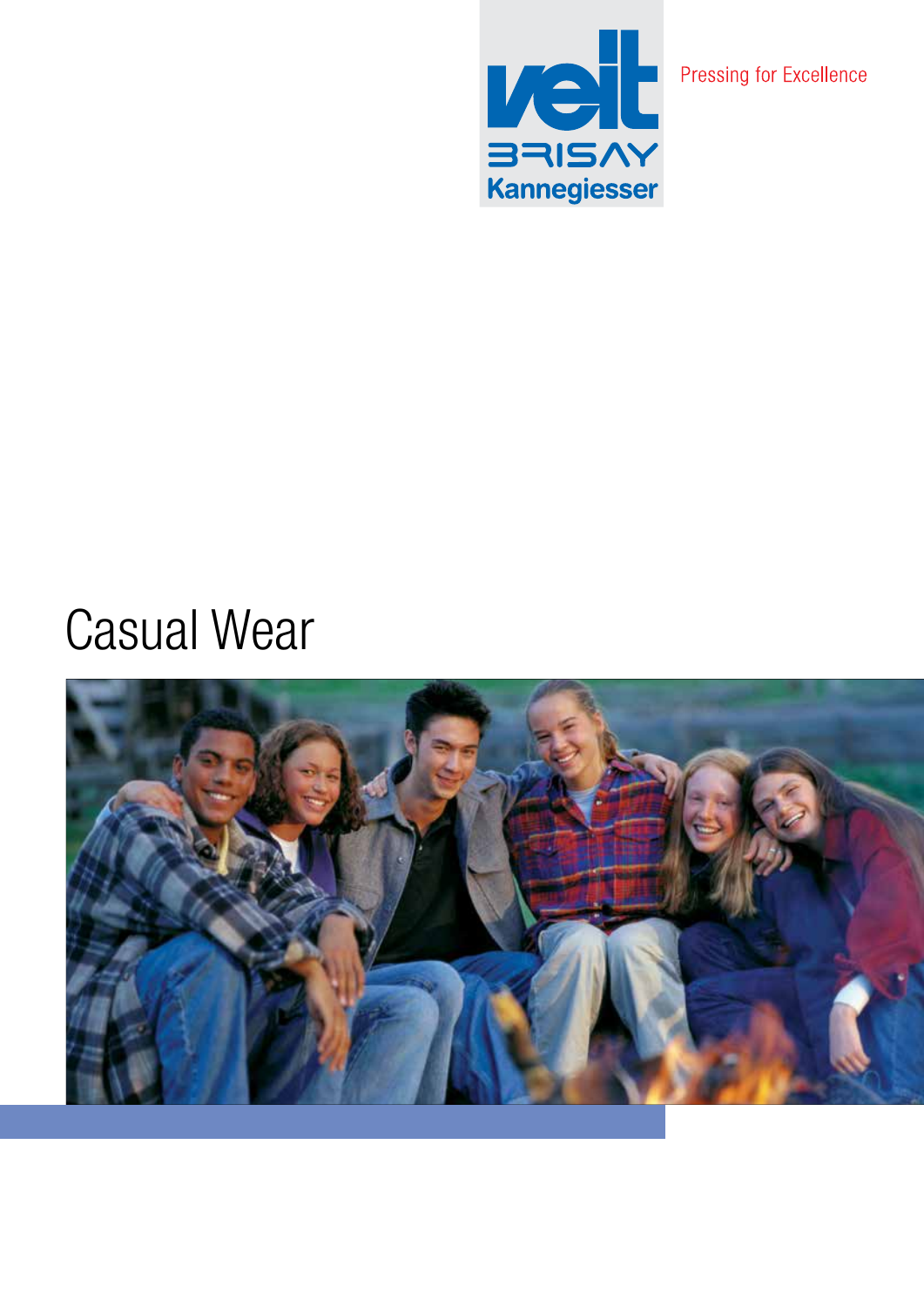## Polo Shirt Finisher

## Polo Shirt Finisher VEIT 8410



Operation: Finish of sweat-, polo-, T-shirts and knitwear



The VEIT 8410 Polo Shirt Finisher is a revolutionary concept for sizing and finishing of all types of knit tops. The machine will accommodate polo-shirts, sweatshirts, sweaters and other similar garments (long and short-sleeve), and produce a consistent high quality mark-free finish.

- Substantial High Productivity. Increased output of up to 300% - 75 shirts per hour with a single machine compared to 25 shirts per hour with convetntional steam and vacuum tables.
- Sizing is accurately controlled to exact body width and length specifications as a result of the flexibility of the machine.
- No skilled operators are necessary due to the easy operation of the machine.
- Automatic seam clamping saves time with the placement of the garment.

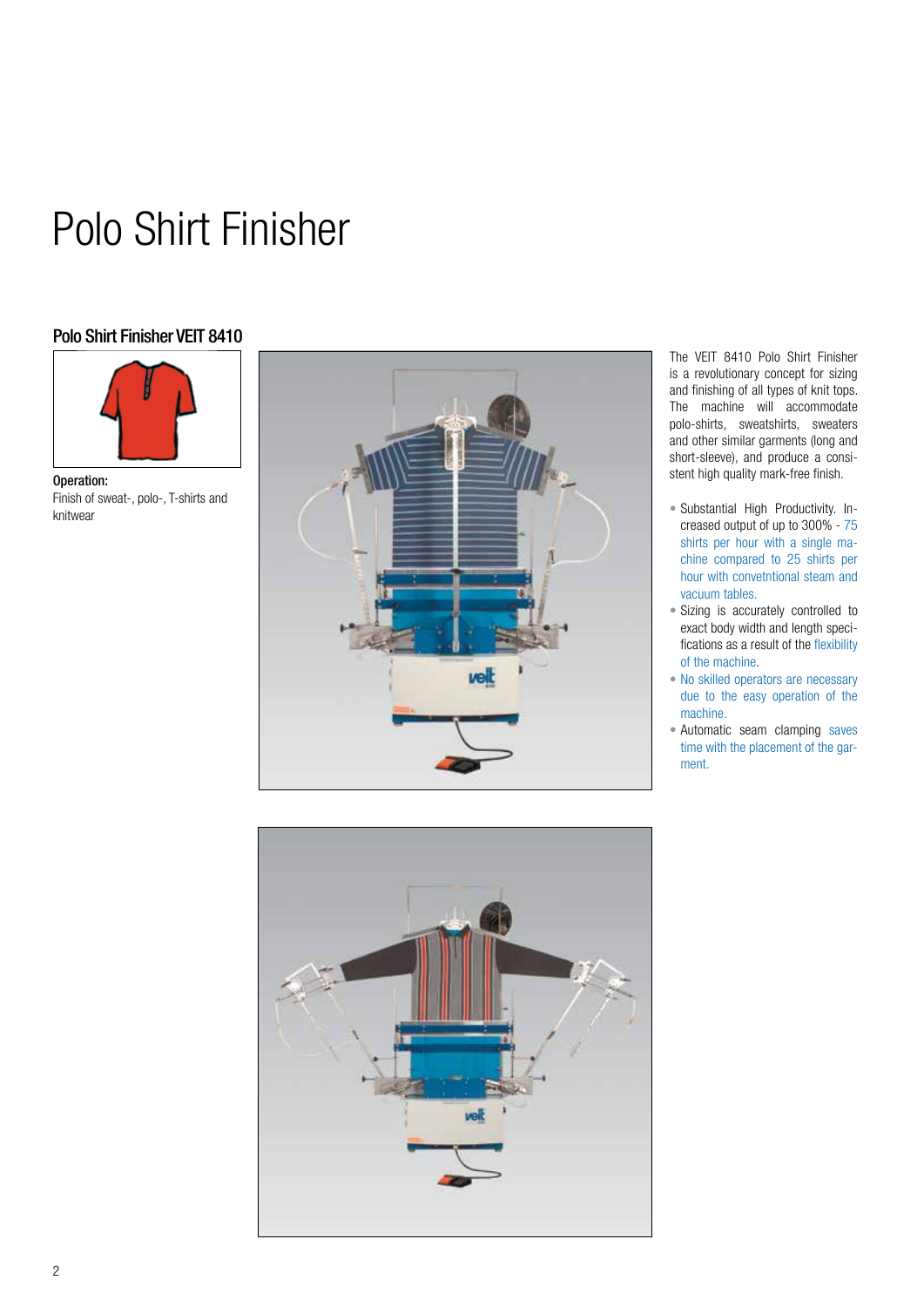

## Multiform Finisher Series

## Multiform Finisher VEIT 8430 Basic



- Operation: • Finishing of Blouses
- Sport-, Casual- and Jeans Jackets





#### Easy operation

The operation of the machine is very simple. Only three parameters need to be adjusted: Steam, steam air and air time.

Apart from that the air quantity can be adjusted manually according to the garment.



Consistent finishing result The VEIT 8430 Multiform Finisher excels through its consistent, high-quality finishing result and little need of operator training.

- Economical price / performance ratio
- High performance (up to 80 pcs/h)
- Powerful but energy saving blower motor with manually adjustable air quantity for all fabrics
- Two Multiform Finishers can be operated in tandem by a single operator in a very small area. The productive use of operator's waiting times increases productivity by approx. 50 %
- Adjustable shoulder width from 12.6 to 20.5 inch / 320 to 520 mm
- 360° rotatable: for easy loading and best view on the garment
- Adjustable sleeve clamps allow an easy adjustment of the correct sleeve position
- Automatically adjusting hem tensioners allow the finish of blouses with waists
- Flaps in the front and back hold the blouse in the correct position
- Manual stretching in vertical as well as horizontal direction is possible

This newly developed machine focuses on user-friendliness and simplicity. It is easy to use, while providing excellent 3-dimensional finishing results for blouses and other light-weight garments.

The necessity to hand-iron these garments is reduced to minor pretreatment or touch-ups.

Max back length 33.5 inch / 850mm.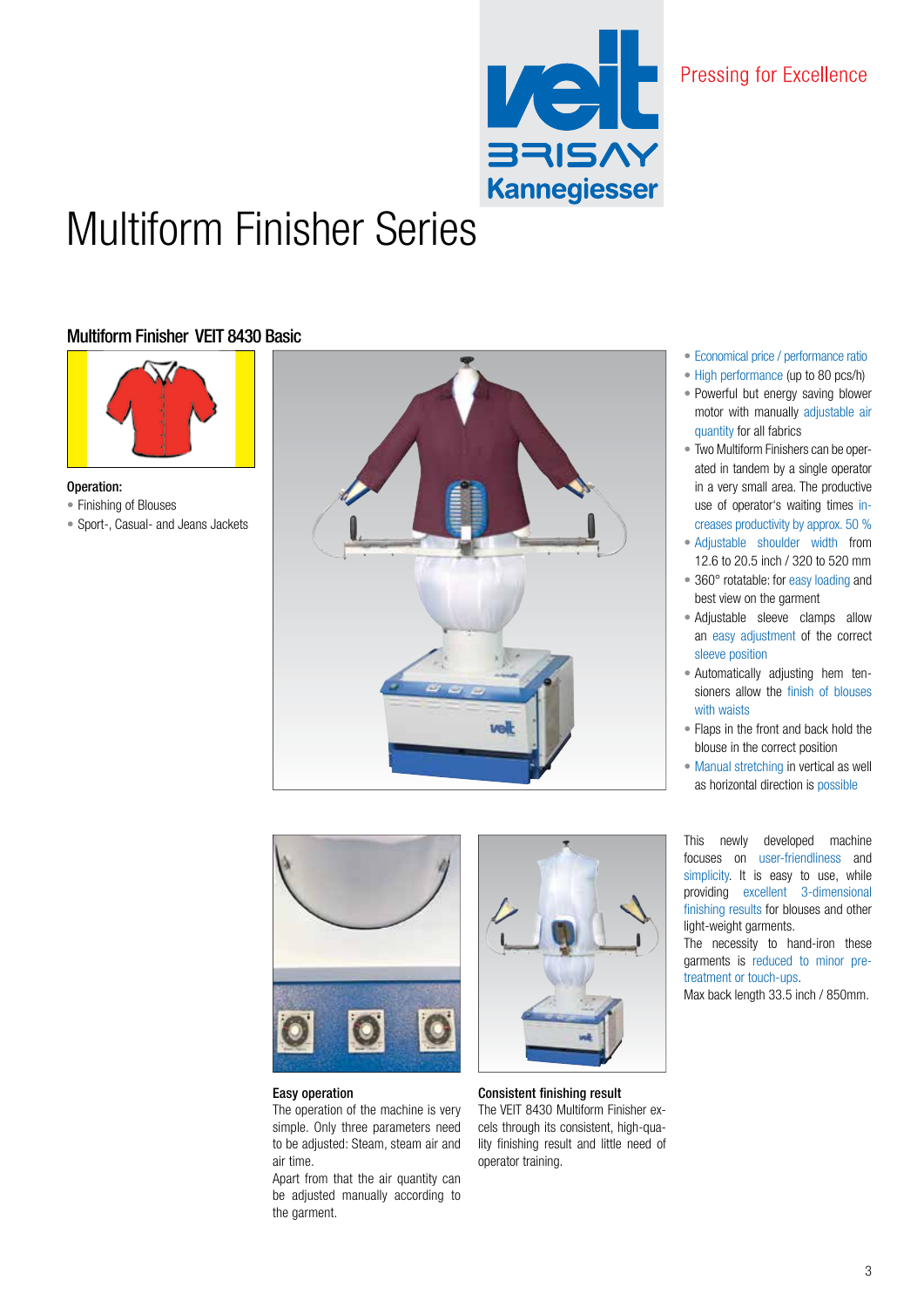## Multiform Finisher VEIT 8363 Basic



Operation: Sport-, Casual-, Jeans Jackets and Casual Coats





The new developed control panel focuses on user-friendliness and simplicity.

Front and back clamps, side tensioners and retensioning function can be switched on / off easily.

The air volume can be electronically adjusted on the control panel.

The new VEIT 8363 Multiform series is a completely new product. Both models Basic and Classic allow finishing of outer garments in all current sizes with a length of 620 to 1420 mm (or 820 to 1620 mm with an adapter) and hem sizes from 940 to 1660 mm.

- Economical price / performance ratio
- High performance (up to 80 pcs/h)
- The easy handling of the finisher will allow you to exactly set all parameters. You can fine-tune them perfectly to the requirements of the garments to be finished.
- Adjustable shoulder width from 12.6 to 20.5 inch / 320 to 520 mm
- The bust can be pneumatically height-adjusted and is adapted to the size of the garment through the operating panel.
- Powerful but energy saving blower motor with electronically adjustable air quantity for all fabrics
- The integrated stretching device lifts the bust during the steaming process (adjustable) and improves the finishing quality.
- Removable lapel clamp (standard).
- For fine fabrics, just switch off the lateral tensioners as well as the front and back clamps.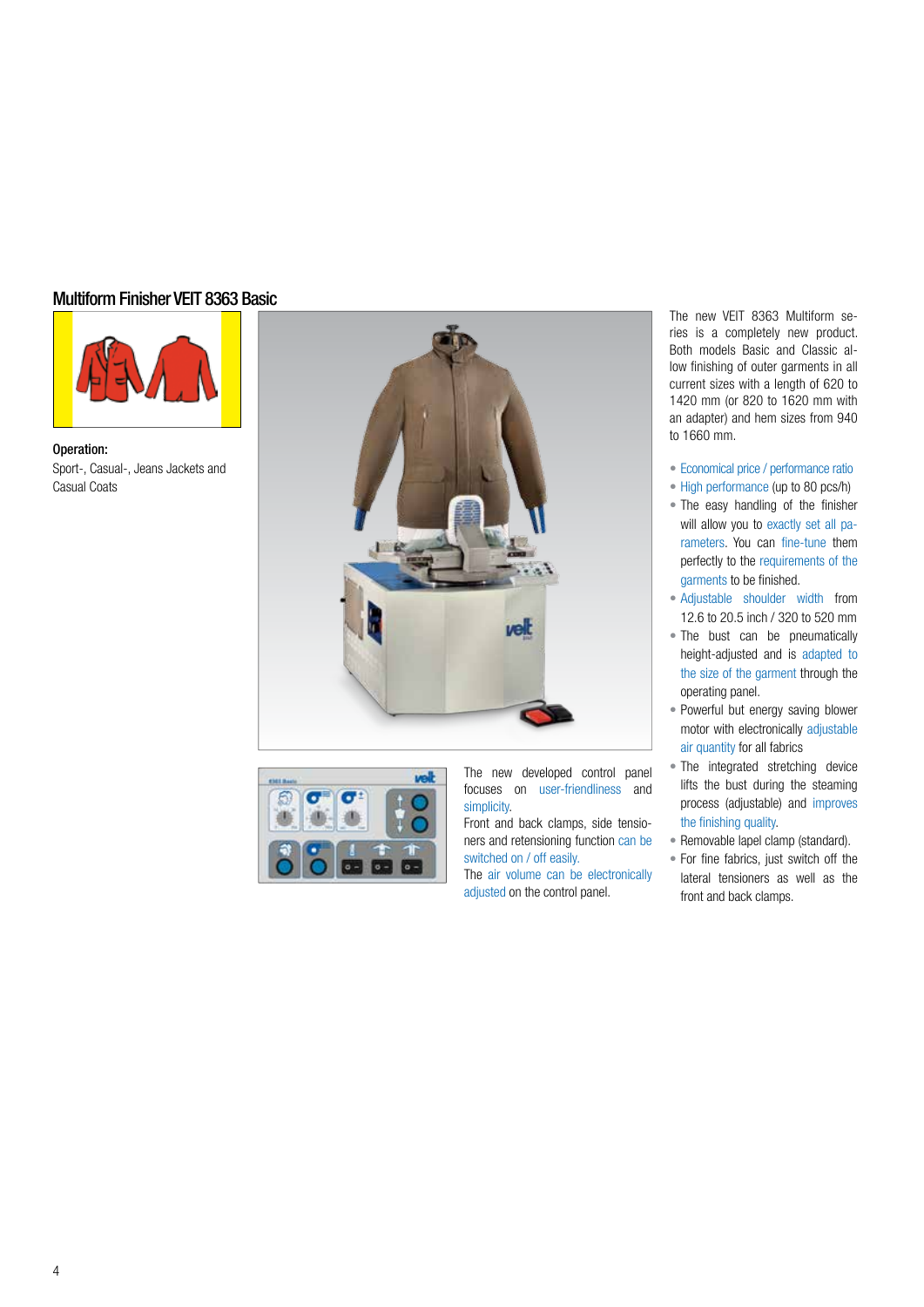

## Multiform Finisher VEIT 8363 Classic



Operation: Sport-, Casual-, Jeans Jackets and Casual Coats





Pneumatic side-vent clamps are standard to allow easy and mark-free finishing of jackets with side vents.





Many different gament styles, like sport-, casual-, jeans jackets and casual coats can be finished.

|                             | DOT.<br>Side vent ct 4<br>DOT:<br>Blower                                                                                   |
|-----------------------------|----------------------------------------------------------------------------------------------------------------------------|
|                             | DO2 & Steam<br>DOB & Side vent cl. r                                                                                       |
|                             | DO3 C Back clamp<br>DOS & Sleeve clamp<br>DO4 C Front clamp<br>DO10 C Sleeve clamp<br>DOS C Bide tensioner<br>DO11 @ DO111 |
| P01 Standard: Place garment | DOB @ Side tens clamp<br>D017 00117<br>Machine status digital output 1                                                     |

The new VEIT 8363 Multiform series is a completely new product. Both models Basic and Classic allow finishing of outer garments in all current sizes with a length of 620 to 1420 mm (or 820 to 1620 mm with an adapter) and hem sizes from 940 to 1660 mm.

- High performance (up to 80 pcs/h)
- Powerful but energy saving blower motor with electronically adjustable air quantity for all fabrics
- The VEIT 8363 Classic version will also finish difficult-to-handle garments in top quality. It also offers many extra benefits:
- Height adjustment of the bust is performed by an electrical tooth belt drive: This allows a very precise tensioning of the garment without deforming it.
- Automatic height positioning of the bust by a photocell.
- The standard pneumatically operated side-vent clamps allow finishing of jackets and blazers in perfect quality.
- The rotating bust facilitates loading.
- The new VEITouch Control is easy to operate and provides ten program memories.
- Adjustable shoulder width from 12.6 to 20.5 inch / 320 to 520 mm.
- The standard lapel clamp can be taken off.

The **VEITouch-Control** is equipped with a 5.7" touch-screen colour display which shows all functions and parameters at one glance.

For service and maintenance purposes, all functions can be manually controlled through the display.

All input and output functions can be checked at the display.

Thus, any defective parts can be identified quickly in the event of disorders. This keeps service costs low.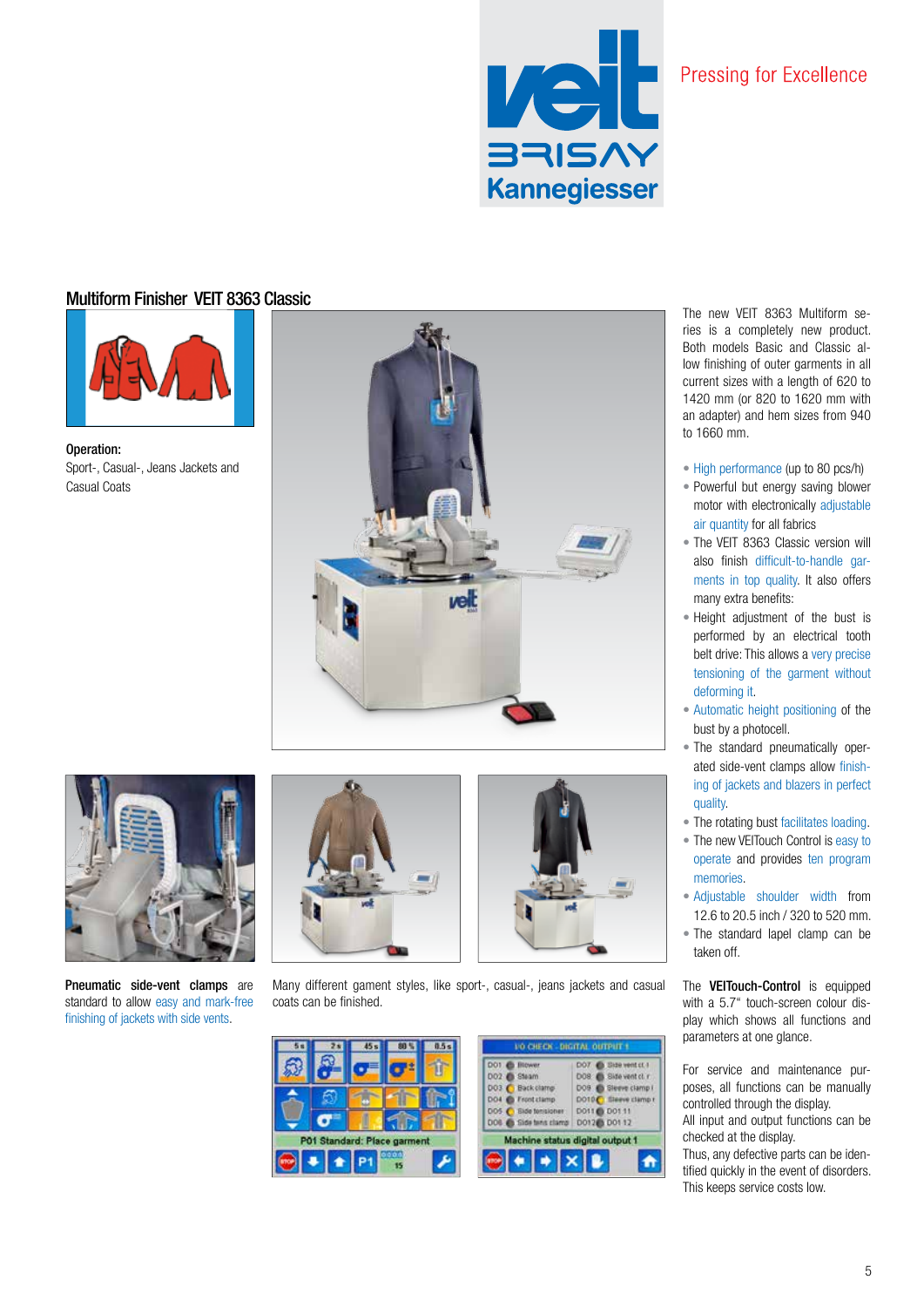## Form Finisher System

## Form Finisher VEIT 8308 Basic



Operation: Dresses, Overcoats, Jackets, Blouses, Pullovers, Skirts, Bath Robes, Children's Clothing



- Economical price/performance ratio
- High performance (up to 100 pcs./h)
- Microprocessor control allows precise repetition of program sequences
- Extremely powerful blower with adjustable air quantity for all fabrics, from extremely light-weight to very heavy ones
- Special steaming dome including built-in drier ensures consistent steam quality
- Two Form Finishers can be operated in tandem by a single operator in a very small area, increasing productivity by approx. 50 %
- The Apparel Forms are continuously adjustable in length and shoulder width (10.6 to 17.7 inch / 270 to 450 mm).

The sleeve openings can be closed. The forms, rotatable by 360°, can be easily changed.



### Base Unit

The Base Unit contains the complete machine except for the different Apparel Forms shown on the next page.

It can be combined with six different Apparel Forms to finish all kinds of garments.

#### The Microprocessor Control

und

It allows two basic programs to be set easily: steam and hot air one after the other, or steam and hot air simultaneously – then hot air. The different processing times can be programmed according to material specifications.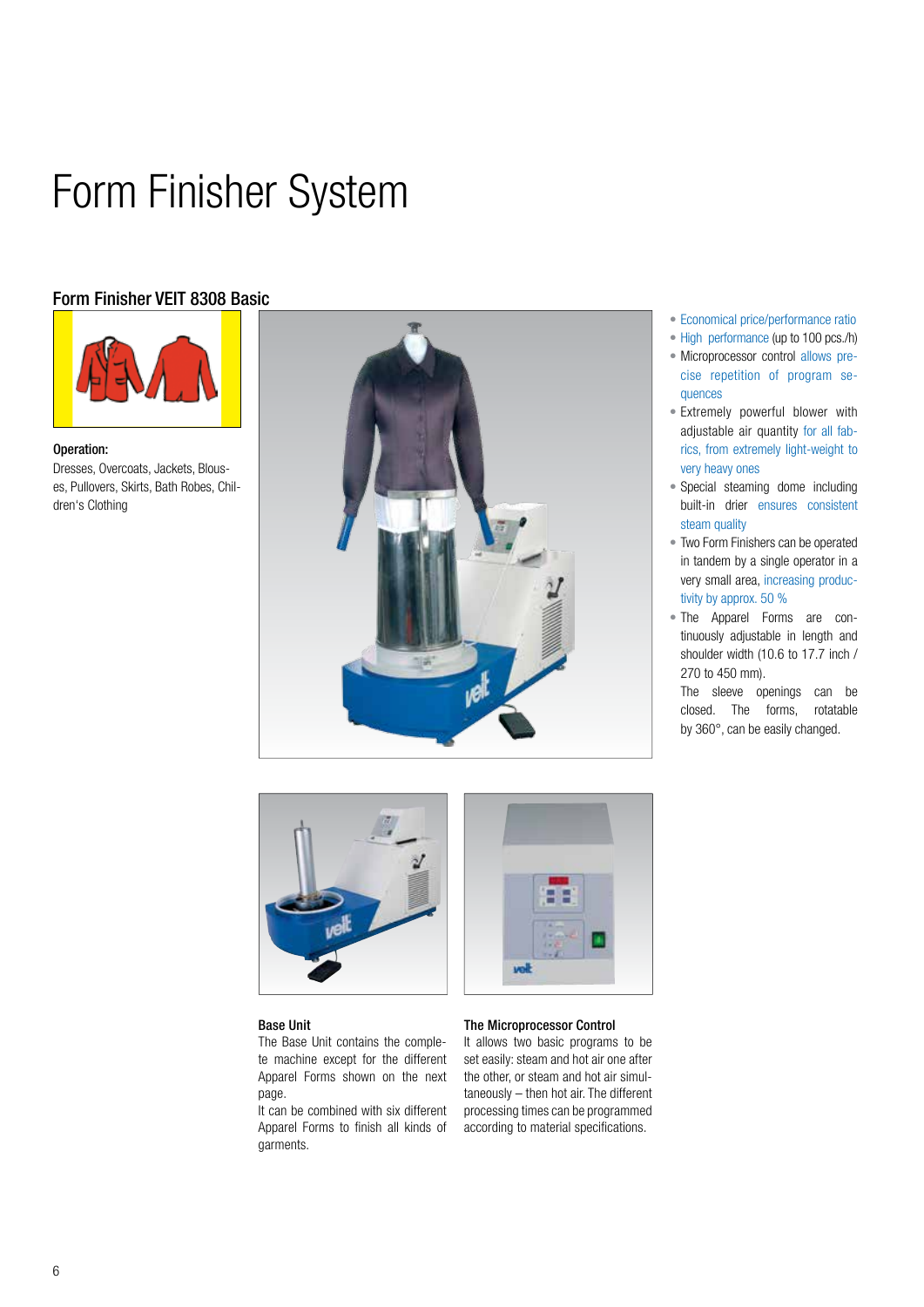



Dresses, overcoats, aprons, bath robes



Jackets, blouses, pullovers, leisure wear



Children's clothing (for 2 to 6 year olds)



Long parts: dresses, overcoats, aprons, bath robes





(up to 39.3 inch / 1000 mm long)

## Basic Equipment:

- Universal Form 47.2-53.1 inch / 1200-1350 mm adjustable
- Standard cover
- Cover accentuated chest
- Cover flat-chested
- Funnel 17.7 inch / 450 mm long
- Cover narrow
- Funnel 25.6 inch / 650mm long
- Long Dress / Robe Form 61.0 inch / 1550 mm
- Cover with movable elastic waistband
- Skirt Form 39.3 inch / 1000 mm long with mechanical waistband tightening device Cover for skirts

## Holding Clamps:

- Short 25.6 inch / 350 mm long
- Contoured Clamp Bar 29.5 inch / 750 mm long
- Adjustable Clamp Bar 38.9 inch / 990 mm long
- Back Clamp Holder
- Front Clamp Holder
- Seam clamp bent
- Plastic clamp AK 8000 (box of 12)
- 19 Sleeve fix pair
- Sleeve clamp pair
- Pleat/slit clamp large
- Pleat/slit clamp small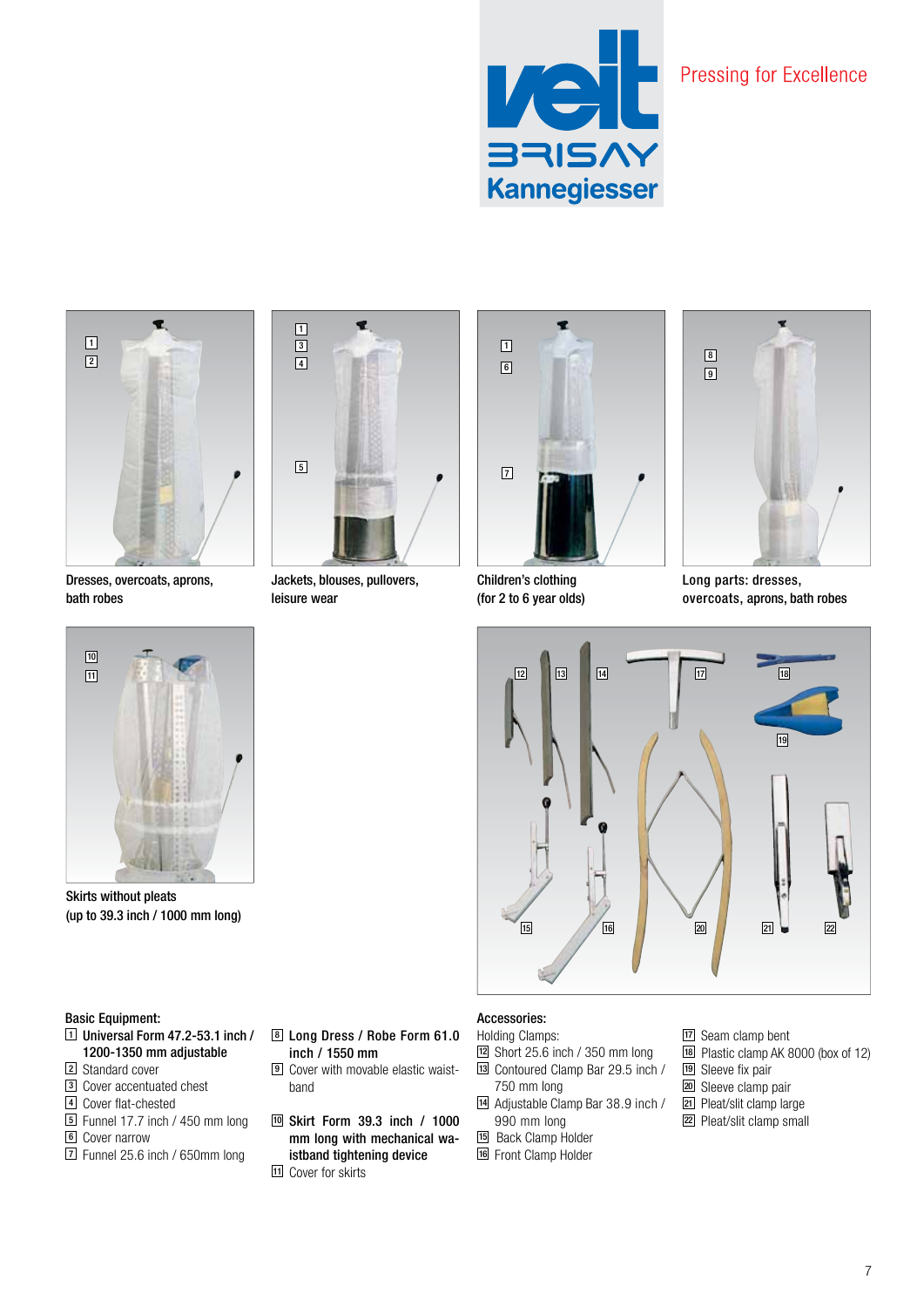# Pants Finisher VEIT 8741

## VEIT 8741



Operation: Finishing of Sport-, Casual-, Jeans Trousers





### Belt drive for the hem clamps:

By using an electric motor instead of an air cylinder, VEIT Pants Finishers are much more precise than any other Pants Finisher on the market. This is very important for sensitive garments as the VEIT Pants Finisher will stop immediately as soon as the slightest force on the hem clamp is detected. After stopping the hem clamp, the stretch-control function can either move up again or move down to further stretch a trouser to compensate shrinkage

Max. leg length (waistband-hem): 47 inch / 1200mm.



### Waistband tensioning system:

The unique semicircular VEIT waistband tensioning system "Body" forms the pants' waistband according to the shape of the human body. Unlike other Pants Finishers which stretch the waistband only sideways, VEIT's waistband tensioning system "Body" also extends the pants' waistband to the back, giving the pants a complete finish in the upper part of the trousers.

## VEIT-O-STRETCH:

The VEIT-O-STRETCH package is the most elaborate anti-stretch function available on the market. It allows distortion-free finish of pants with a lot of stretch material in the fabric. It contains:



## 2 Stretch-Control for leg length:

This function prevents unwanted e xtension of the legs by moving the hem clamps upwards as soon as a force on the hem clamps is detected.

## Advantages

- Patented electromotive carriage drive of the hem clamping device. Highly precise stretch control function (optionally with VEIT-O-STRETCH or anti-stretch leg) ensures damage-free finishing of even sensitive stretch fabrics
- Loading height is easily adjustable in 3 steps using foot pedal (with option short trousers package)
- Smooth and steady running of carriage improves the finish quality
- Waistband tensioning system "Body" tensions the trouser twodimensionally in a semi-circle to improve the finish quality
- Patented & wearless waistband tensioning devices for long lifetime
- The modular system allows a combination of the base unit with longitudinal or lateral waistband tensioning and many other options
- Waistband size from 19-56 inch / 480- 1430mm

## 1 Waistband brake:

The waistband tensioning system is locked during the finishing process, so there is no pressure on the waistband. Therefore, the waistband will not be stretched during the steaming cycle.



## 3 Re-stretching for leg length:

An intentional and controlled overstretching of the pants' leg can be achieved with the Re-stretching function.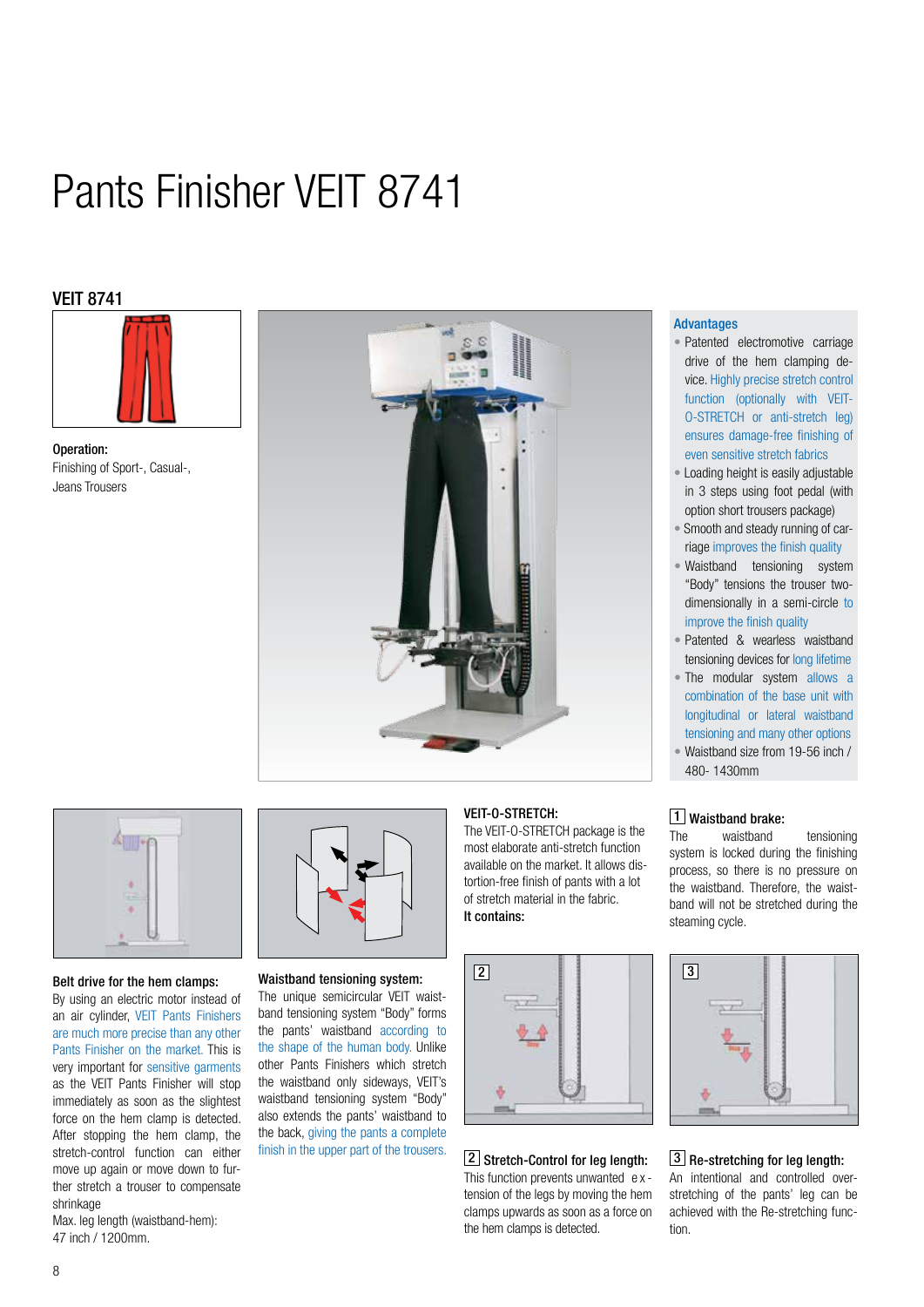

## Four versions - ready-made for you





The Basic version is suitable for basic pants with no or very little stretch material in the fabric. With mechanic waistband brake and mechanic brake for the leg length. Only long trousers can be finished!

The Medium version is ideal for pants with little stretch material in the fabric. Additionally to the Basic version, the Medium version has anti-stretch function for the legs and inside leg tensioners on the hem clamps system. Furthermore it allows the finish of short trousers.



#### Basic Medium Medium High Top <mark>High Top Top</mark>

The High version is suitable for all pants even with a lot of stretch material in the fabric. The VEIT-O-STRETCH package with anti-stretch for the legs, waistband brake and restretching function leaves nothing to be desired. This pants finisher is the most versatile as it gives flexibility to the production. From Jeans to very delicate stretch fabric - this version can handle them all!

Like Medium version, additionally:

- Fan with 750W electr. adjustable
- Steam re-heater
- Steam package
- VEIT-O-STRETCH incl. waistband brake, anti-stretch and re-stretching function for the legs as well as stretch-to-size function
- Program package create & store up to 10 programs



The Top version is ideal for all pants even with a lot of stretch material in the fabric. As an extra to the High version, the Top version contains lateral waistband clamps which hold the waistband neatly in place during the finish process.

Especially good for pants with elastic waistbands or pants that shall be stretched a lot. This version has semi-automatic hem clamps with light barrier for higher productivity.

Like High version, additionally:

- Lateral waistband clamps
- Hem clamp system "semi automatic"
- Base module
- Waistband tensioning system "Body"
- Hem clamp system "Manual"
- Fan with 550W, electronically adjustable 0-100%
- Mechanic waistband brake
- Mechanic brake for the leg length

Like Basic version, additionally:

- Hem clamp system "manual" incl. inside leg tensioners
- Short trousers package
- Air pressure separately adjustable for waistband and leg hem clamps
- Anti-stretch function for the legs

Basic Medium High Top Stretch material the contract of the contract of the contract of the contract of the contract of the contract o Very thick fabric + + ++ ++ Size accuracy and the contract of the contract of the contract of the contract of the contract of the contract of the contract of the contract of the contract of the contract of the contract of the contract of the contrac Stretch-to-size o o ++ ++ Shorts - ++ ++ ++ Elastic waistband  $\begin{array}{ccc} \vert & + & \vert & + & \vert & + \end{array}$ 

 $-$  = not possible / not recommended;  $o =$  acceptable, but not recommended;  $+$  = good;  $++$  = very good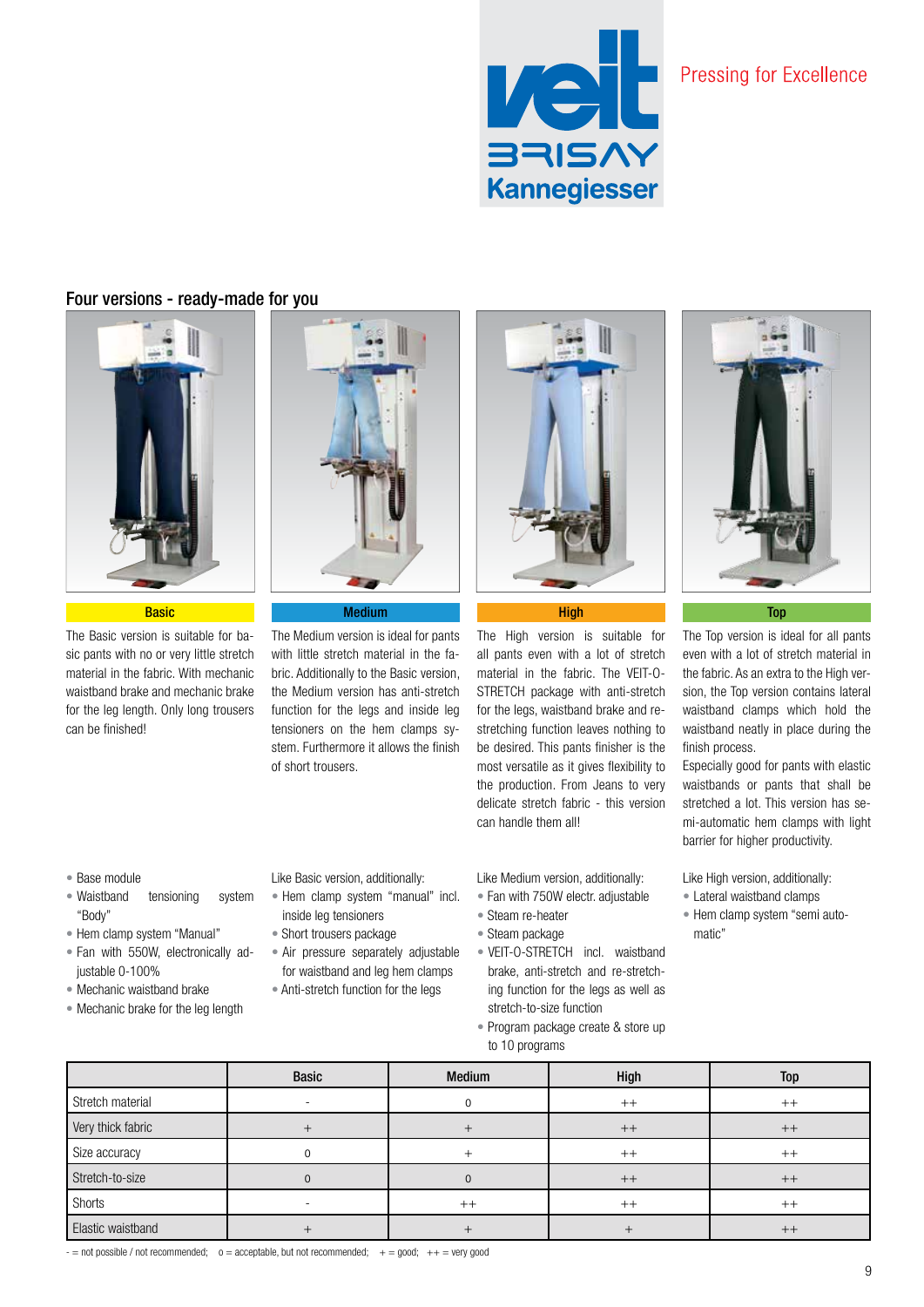## BRISAY Finish Pressing Machines

## BRI-2390/201 Basic



Operation: Finish of Trouser top including shaping



### Trouser topper pressing machine

- Integrated sequential timer control for steam/suction/blowing, dwell time between steam and suction and closing: semi-automatic operation via adjustable electronic timer controls
- Mechanical distance control (variable adjustment of the distance between the bucks)\*: avoids marks and shine on all types of fabric
- Table extension (inclined)\* (additional space for placing garments): Improves work station layout
- Trouser waistband clamp and stretching device\*: Automatic stretching of the waistband at the hip / Improves the handling
- Lower buck steam via pedal\*: Optional pre-steaming or pressing of velvet fabrics (steaming only without pressing!)

## BRI-2001E/101 Basic



Operation: Finish of various parts



### Utility pressing machine

- Timer controlled
- Manual operation via pedal
- Electro-mechanical distance control: Variable adjustment of the distance between the pressing shapes during the pressing process to avoid marks and shine on all types of fabric
- Steam lower buck via pedal\*: for pre-steaming or finishing velvet fabrics
- Blowing lower buck\*: for finishing velvet fabrics
- Integrated sequential timer control: for steam/suction/blowing, dwell time between steam and suction and head closing / semi-automatic operation via adjustable electronic timer controls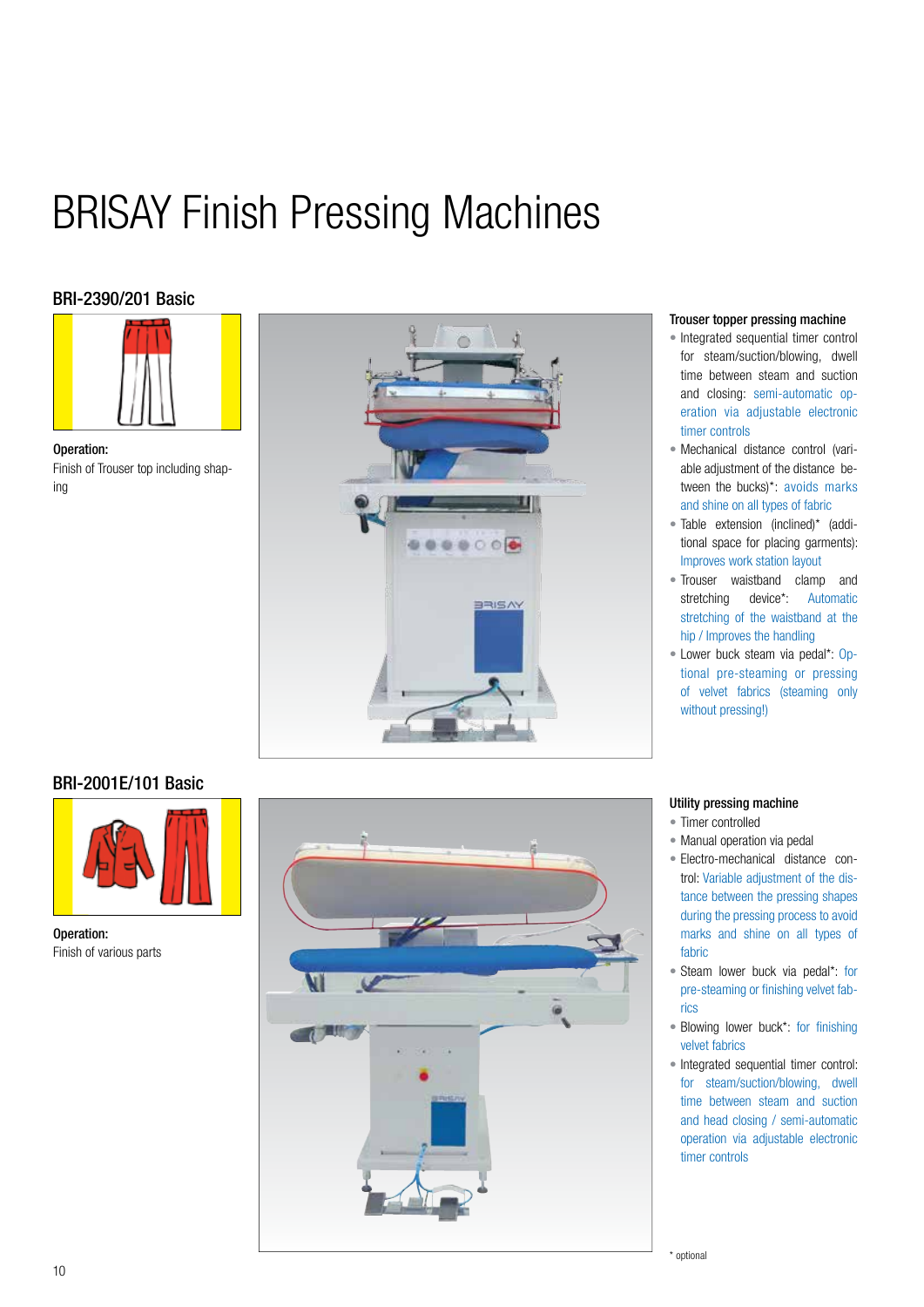

## Technical Data

| <b>Typ</b>                        |                 |                              | <b>Connections</b>                    |                                    |                                          |                                  |                             |                                |  |  |
|-----------------------------------|-----------------|------------------------------|---------------------------------------|------------------------------------|------------------------------------------|----------------------------------|-----------------------------|--------------------------------|--|--|
|                                   | Page            | Capacity<br>/ hour<br>pieces | <b>Steam</b><br>$5 - 7.5$ bar<br>3/8" | Condensate<br>max. 0.5 bar<br>3/8" | <b>Suction</b><br>min. 120 mbar<br>11/2" | Compressed<br>air<br>6 bar D=8mm | <b>Blowing</b><br>$D=12$ mm | Voltage<br>Volt / kW           |  |  |
| Polo Shirt Finisher<br>8410       | $\overline{2}$  | $70 - 100$                   | 1/2"                                  | 1/2"                               |                                          | 6mm $/ 1/4"$                     |                             | 200-240V/ 0.92 kW/ 50-60 Hz    |  |  |
| Multiform 8430<br>Basic           | 3               | 60-80                        | 1/2"                                  | 1/2"                               |                                          |                                  |                             | 200-240V/ 0.92 kW/ 50-60 Hz    |  |  |
| Multiform 8363<br><b>Basic</b>    | 4               | $60 - 80$                    | 1/2"                                  | 1/2"                               |                                          | 6mm $/ 1/4"$                     |                             | 200-240V/ 0.92 kW/ 50-60 Hz    |  |  |
| Multiform 8363<br>Classic         | 5               | $60 - 80$                    | 1/2"                                  | 1/2"                               |                                          | 6mm / $1/4"$                     |                             | 200-240V/ 0.92 kW/ 50-60 Hz    |  |  |
| Formfinisher 8308<br><b>Basic</b> | 6               | 60-100                       | 1/2"                                  | 1/2"                               |                                          | 6mm / $1/4"$                     |                             | 400V/2,2 kW/50 Hz              |  |  |
| Pants Finisher 8741               | 8               | 80-120                       | 1/2"                                  | 1/2"                               |                                          | 6mm $/ 1/4"$                     |                             | 200-240V / 0,92 kW/ 50 - 60 Hz |  |  |
| BRI-2390/201 Basic                | 10              | $40 - 60$                    | 1/2"                                  | 3/8"                               | 2"                                       | $D=12$ mm                        | 1 option                    | 200-240V / 0.15 kW/ 50 - 60 Hz |  |  |
| BRI-2001E/101 Basic               | 10 <sup>°</sup> | 40-60                        | 1/2"                                  | 3/8"                               | 2"                                       | $D=12$ mm                        |                             | 200-240V / 0.15 kW/ 50 - 60 Hz |  |  |

| <b>Typ</b>                        | <b>Dimensions</b>                                            |                    | <b>Consumption</b>       |                       |                                          |                       |
|-----------------------------------|--------------------------------------------------------------|--------------------|--------------------------|-----------------------|------------------------------------------|-----------------------|
|                                   | L x W x H<br>mm (inches)                                     | Weight<br>kg (lbs) | Steam<br>Kg (lbs)/h      | <b>Suction</b><br>I/h | <b>Air Consumption</b><br>I/h (cub.ft/h) | <b>Blowing</b><br>l/h |
| Polo Shirt Finisher<br>8410       | 2330(91.7) x 970(38.2) x 1960(77.2) **                       | 120 (264.6)        | 15(33)                   |                       |                                          |                       |
| Multiform 8430<br>Basic           | 1500 (59.1) x 665 (26.2) x 1702 (67.0)                       | 105 (231.5)        | $20(44.1) -$<br>30(66.1) |                       |                                          |                       |
| Multiform 8363<br><b>Basic</b>    | 1005(39.6) x 760(29.9) x<br>min 1570 (61.8) - max 2370(93.3) | 165 (263.7)        | 15(33)                   |                       | 100                                      |                       |
| Multiform 8363<br>Classic         | 1005(39.6) x 760(29.9) x<br>min 1570 (61.8) - max 2370(93.3) | 175 (385.8)        | 15(33)                   |                       | 100                                      |                       |
| Formfinisher 8308<br><b>Basic</b> | 525(20.7) x 1270(50) x 790(31.1)                             | 115(253.5)         | 25(55.1)                 |                       | 60                                       |                       |
| Pants Finisher 8741               | 642(25.3) x 1013(39.9) x 1946(76.6)                          | 180 (396.8)        | 15(33)                   |                       | 120                                      |                       |
| BRI-2390/201 Basic                | 750(29.5) x 1250(49.2) x 1600(63)                            | 320 (705.5)        | 18 (39.6)                | 210000*               | 8160*                                    | 24960*                |
| BRI-2001E/101 Basic               | 1500(59.1) x 1400(55.1) x 1600(63)                           | 530 (1168.5)       | 18 (39.6)                | 168000                | 2700                                     | 8340                  |

Subject to change. All specifications been made to the best of our knowledge. \* Calculated with 9 hits per trouser. 40 trousers / h. \*\* with extended sleeve tensioners